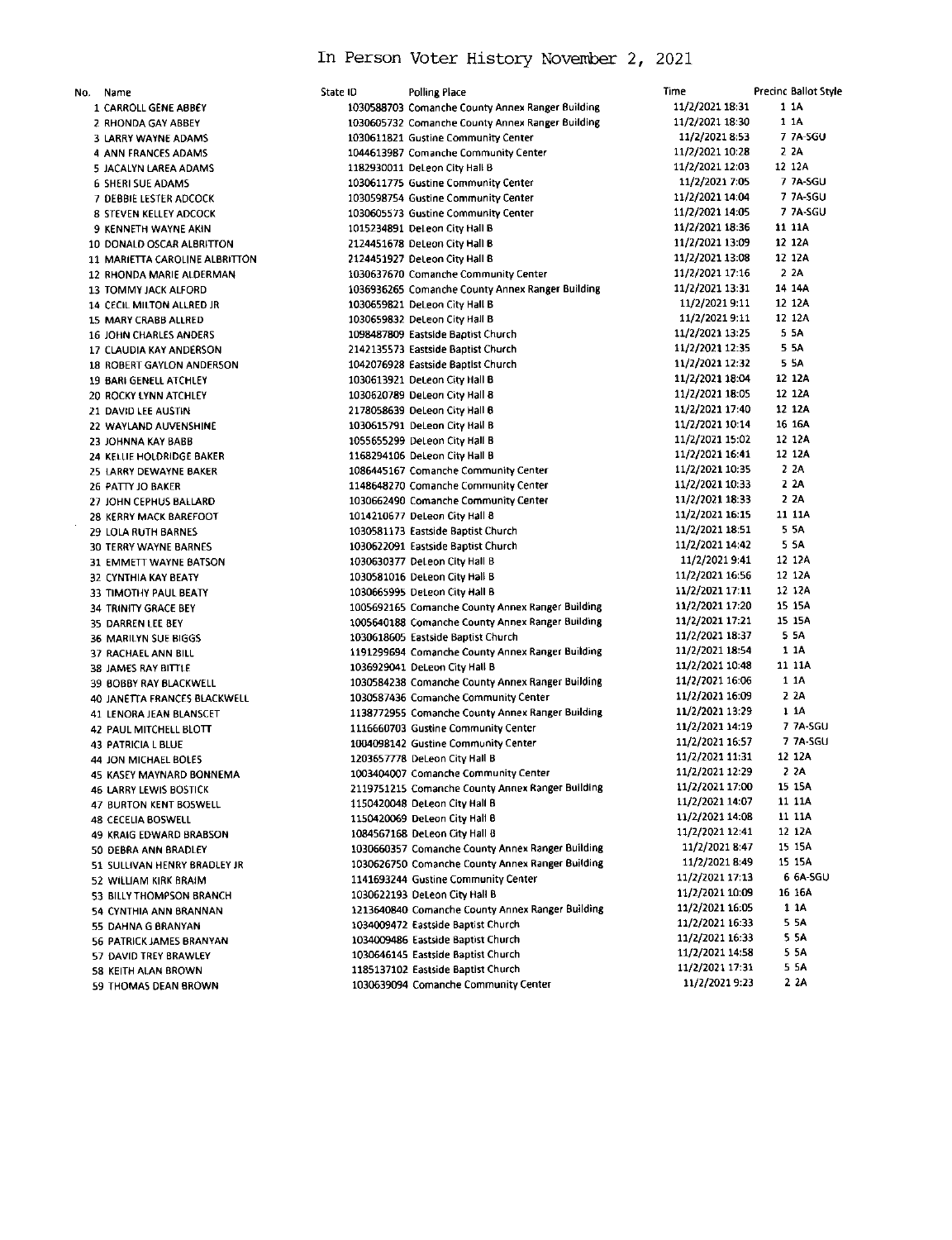**60 BOBBIE MCCARTY BROWN** 61 WAYLAND DERAL BROWN 62 JERRY GYNN BROWN 63 NANCY WEAVER BROWN 64 ROCKY LOYE BUNTING **65 MARTHA BREWER BUNTING 66 BRUCE STEPHEN BURNETT** 67 DEBORA ALLEEN BUTLER 68 ELIZABETH STRUBE BUTLER 69 LANNY WADE BUTLER **70 SANDRA GAYLE BUTTERFRAS** 71 CECIL PAUL BUTTERFRAS JR 72 DONNA KAY BYRD 73 DORA VONITA BYRLIM 74 VALERIE KAY CADENHEAD 75 JAMES EARL CADENHEAD JR 76 JAMES EARL CADENHEAD 77 ELIZABETH ANN CALLISON 78 KEVIN MARSHALL CARAWAY **79 POLLY IO CARAWAY** 80 LENWARD JONES CARAWAY 81 NANCY KARAN CARAWAY 82 CALVIN MARSHALL CARAWAY III 83 JIMMY MICHAEL CAREY 84 WILLIAM NEIL CARROLL 85 GLENDA SUE CARSON **86 XANDRA KAREN CARTER 87 TERRILL LYN CASEY** 88 KRISTIN MOLLY-KATE CASEY 89 WARREN DUB CATE 90 VICTORIA CROFT CATE 91 MARY WAGGENER CAYLOR 92 JANIS HITT CHAPPELL 93 FREDDIE LYNN CHAPPELL 94 GLENN THOMAS CHURCH 95 MARLENE MARIE CHURCH 96 DONNA REE CLARK 97 PATRICIA LOUISE CLARK 98 KIMBERLY MICHELE CLEMENT 99 MARLA SULLIVAN CLOSEN 100 VICCLIEA COFFMAN 101 RICHARD TERRY COFFMAN 102 DONALD LYNN COLLINS 103 RAMONDA DANIEL COLLINS 104 REBECCA SUSANNA CONLEY 105 JUDY CAROL CONWAY 106 TRACY LEN COUCH 107 CHARLES BRUCE COUCH 108 JIMMY CHARLES COVEY 109 HELEN BLUE COVEY 110 JOSEPH FARRELL COYNE 111 BOBBY JACK CUMBIE 112 GWENORA MCINTIRE CUMBIE 113 PATRICIA JO CUNNINGHAM 114 BOBBY WAYNE CUNNINGHAM 115 JERRY DICUPPS 116 SAGE ALYSSA CUPPS 117 LISA LYNN CUPPS 118 PEGGY DAVIS DAVIS 119 BOBBY RAY DAVIS

1030649769 Comanche Community Center 1030594515 DeLeon City Hall B 1030628572 DeLeon City Hall B 1030602832 DeLeon City Hall B 1030616716 DeLeon City Hall B 1030603008 DeLeon City Hall B 1030583519 Comanche County Annex Ranger Building 1169737237 Comanche County Annex Ranger Building 1030629357 DeLeon City Hall 8 1030644009 DeLeon City Hall B 1188283038 Gustine Community Center 2179612841 Gustine Community Center 1030598139 Gustine Community Center 1180271808 Gustine Community Center 2184805680 DeLeon City Hall B 2184805565 DeLeon City Hall B 1002762657 DeLeon City Hall B 1164949593 DeLeon City Hall B 1030609864 DeLeon City Hall B 1030584293 DeLeon City Hall B 1030616530 DeLeon City Hall B 1030591598 DeLeon City Hall B 1030667514 DeLeon City Hall B 1003611539 Comanche County Annex Ranger Building 1030606457 Comanche County Annex Ranger Building 1030588393 Gustine Community Center 1030607336 DeLeon City Hall B 1030668539 DeLeon City Hall B 2002968991 DeLeon City Hall B 1001347952 Eastside Baptist Church 1001347947 Eastside Baptist Church 1030583189 DeLeon City Hall B 1184892473 Comanche Community Center 1030610672 Comanche Community Center 1166644448 Comanche County Annex Ranger Building 1166644430 Comanche County Annex Ranger Building 1033692181 Comanche County Annex Ranger Building 1030651276 Gustine Community Center 1087952856 Gustine Community Center 2145903076 DeLeon City Hall B 2185987359 DeLeon City Hall B 2185986541 DeLeon City Hall B 1030398193 Gustine Community Center 2135665383 Gustine Community Center 1158864498 Comanche County Annex Ranger Building 1030603342 Comanche County Annex Ranger Building 1009273530 Gustine Community Center 1030657556 Gustine Community Center 1030597392 Comanche Community Center 1055816779 Comanche Community Center 2154944741 Comanche Community Center 1010289261 DeLeon City Hall B 1010289257 DeLeon City Hall B 1032192913 Comanche County Annex Ranger Building 1145889609 Comanche County Annex Ranger Building 1030598351 Comanche Community Center 2137350370 Comanche Community Center 1030657055 Comanche Community Center 1030650321 DeLeon City Hall B 1030615715 DeLeon City Hall B

 $2.2A$ 11/2/2021 15:38 11/2/2021 10:40 12 12A 11/2/2021 10:22 12 12A 11/2/2021 10:39 12 12A 11/2/2021 9:33 12 12A 11/2/2021 12:43 12 12A 11/2/2021 14:52 15 15 4 11/2/2021 14:38 1 1 A 11/2/2021 17:37 12 12A 11/2/2021 17:43 12 12A 11/2/2021 17:11 7 7A-5GU 11/2/2021 13:27 7 7A SGU 11/2/2021 7:12 6.64.56U 11/2/2021 14:55 6 6A SGU 11/2/2021 10:46 12 12A 11/2/2021 10:46 12.124 11/2/2021 10:45 12.124 11/2/2021 9:56 12 12A 12 12A 11/2/2021 17:02 11/2/2021 17:29 12 12A 11/2/2021 9:02 11 11A 11/2/2021 9:02 11 11A 11/2/2021 17:29 12 12A 11/2/2021 12:41 15 15A 11/2/2021 15:45 1 1 A 11/2/2021 8:41 7 7A-SGU 11/2/2021 16:16 12 12A 11/2/2021 16:40 11 11A 12 12A 11/2/2021 12:49 11/2/2021 11:51 10 10 A 10 10A 11/2/2021 11:53 12 12A 11/2/2021 16:20 11/2/2021 9:58  $22A$  $22A$ 11/2/2021 9:59 11/2/2021 16:43 1 1 A 11/2/2021 15:51 1 1 A 11/2/2021 11:28 15 15A 11/2/2021 12:21 7 7A-SGU 11/2/2021 17:26 7 7A-SGU 11/2/2021 11:59 13 13A 11/2/2021 16:45 12 12A 11/2/2021 16:47 12 12 A 11/2/2021 17:53 7 7A-SGU 11/2/2021 17:52 7 7A-SGU 11/2/2021 15:39 1 1A 11/2/2021 11:54  $11A$ 11/2/2021 10:08 7 7A SGU 7 7A-SGU 11/2/2021 8:31 11/2/2021 18:31  $22A$ 11/2/2021 18:31  $22A$ 11/2/2021 8:41  $2.2A$ 11/2/2021 18:07 12 12A 11/2/2021 18:06 12 12A 1 1 A 11/2/2021 18:50 11/2/2021 18:51 1 1 A 11/2/2021 11:39  $22A$ 2 2 A 11/2/2021 15:10 11/2/2021 16:29 2 2A 11/2/2021 12:29 16 16A 11/2/2021 12:30 16 16A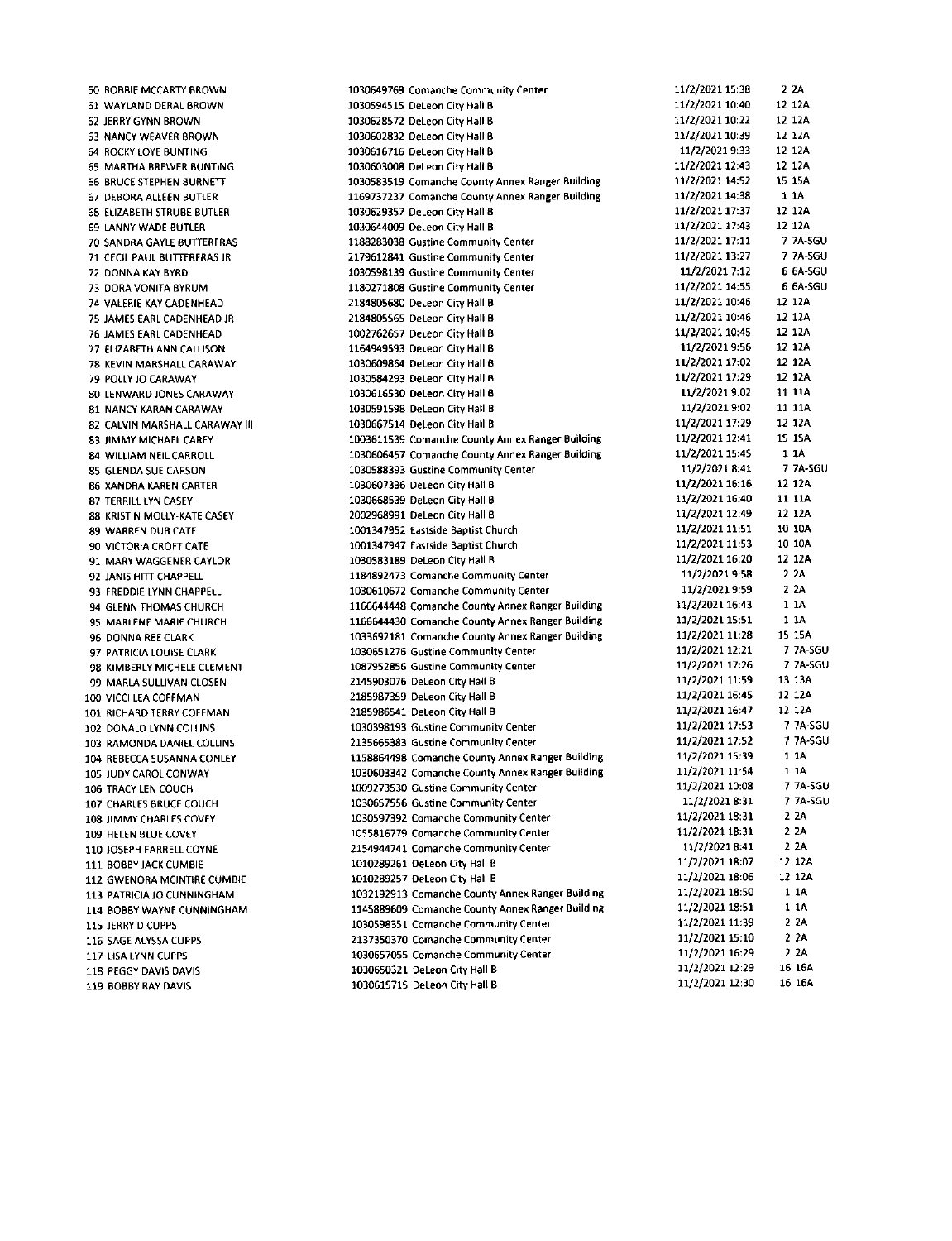120 STEPHANIE LYNN DAVIS 121 TRAVIS LEE DAY 122 RANDY WAYNE DAY 123 JAMES ROBERT DELONG 124 JIMMY LEE DENNINGTON 125 RUDY DENE DIAZ 126 ELIZABETH KAY DIAZ 127 TRINA MARIE DICKEY 128 JEREMY PAUL DICKEY 129 JERRY LYNN DICKEY 130 SANDRA COLLEEN DICKEY 131 LINDA DITTRICH 132 DIANNE DONEGAN 133 TOM JOE DUDLEY 134 RHONDA GAIL DUDLEY 135 KERRY IRVINE DUDLEY 136 HAROLD LACY DUDLEY 137 STEPHAN MARCUS DUEBOAY **138 TINA MICHELLE EDWARDS** 139 FORREST AUBREY EISENRICH 140 PEGGY ELLIS ELLIOTT 141 CHERYL DENISE FPLEY 142 JOHNNY TRAVIS EPLEY 143 EDWARD EUGENE EVANS **144 JAMES G EVERHART** 145 CAROL ORMSBY FARLEY 146 JOYCE MCCAIN FISHER 147 PAUL ANTHONY FISHER 148 DALE LEROY FISHER 149 VIRGINIA M FLEMING 150 WILMA FLEMING 151 DANA HAMPTON FOSTER 152 PAUL DAVID FOSTER 153 SAM FRASIER 154 DORTHEY JEAN FRAZIER 155 KEVIN KENT GAFFORD 156 LYNDSEY TAYLOR GARCIA 157 JANET GARNER 158 STEVEN MATTHEW GERON 159 LINDA JOANNE GERON 160 TOMMY PAUL GERON 161 JUDY ANN GEYE 162 THOMAS MICHAEL GIBSON 163 DONNA M GIBSON 164 HOWARD ROLAND GIFFORD 165 LOUANN CALDER GIFFORD 166 JOHN LEE GILBERT 167 PATRESA DURAN GILBERT 168 DAVID EARL GILDER 169 PAUL GLOVER 170 MAIDA LAHREA GODFREY 171 RICKEY LGOODEN 172 BRUCE DANA GOULD 173 SANDRA JOYCE GOULD 174 LAREA SEALE GRAHAM 175 NORMAN GAYLE GRAHAM 176 LEDEANA KAYE GRANGE 177 FOWIN DOCK GREEN 178 DEBRA COLCLEASURE GREEN 179 CHARLES EDWARD GRIMSLEY 1153729067 Comanche Community Center 1030590599 Comanche Community Center 1030619375 Comanche County Annex Ranger Building 2127713625 Comanche County Annex Ranger Building 1030585835 DeLeon City Hall B 1030644423 Gustine Community Center 1185635838 Gustine Community Center 1148191056 DeLeon City Hall B 1020491753 DeLeon City Hall B 1041997634 Comanche Community Center 1030635479 Comanche Community Center 1030583767 Comanche County Annex Ranger Building 1030616759 DeLeon City Hall B 1030599390 Comanche County Annex Ranger Building 1030587659 Comanche Community Center 1030582829 Comanche County Annex Ranger Building 1030587685 Comanche Community Center 1034802582 Comanche County Annex Ranger Building 1030662899 DeLeon City Hall B 1030619750 DeLeon City Hall B 1030584361 Comanche Community Center 1011521486 DeLeon City Hall B 1003376355 DeLeon City Hall B 1073110239 Gustine Community Center 1030636327 DeLeon City Hall B 1030592846 Comanche Community Center 1012356745 DeLeon City Hall B 1030656545 Comanche Community Center 1147896372 DeLeon City Hall B 1030648179 Comanche Community Center 1030607826 Comanche Community Center 1030632837 Comanche County Annex Ranger Building 1030657600 Comanche County Annex Ranger Building 1030616989 DeLeon City Hall B 1030596560 DeLeon City Hall B 1013994144 Comanche County Annex Ranger Building 1182147256 Comanche County Annex Ranger Building 1030597509 Comanche County Annex Ranger Building 2110023516 Gustine Community Center 1098593357 Gustine Community Center 1098530646 Gustine Community Center 1030644963 Gustine Community Center 1030606662 Comanche County Annex Ranger Building 1030596628 DeLeon City Hall B 1030656300 Eastside Baptist Church 1030656316 Eastside Baotist Church 1030580397 DeLeon City Hall B 1030580384 DeLeon City Hall B 1030669985 DeLeon City Hall B 2151838507 DeLeon City Hall B 1030590903 Comanche County Annex Ranger Building 1030619811 DeLeon City Hall B 1030666779 DeLeon City Hall B 1030645183 DeLeon City Hall B 1217942267 Comanche Community Center 1030597328 Comanche Community Center 1056557316 Comanche County Annex Ranger Building 1030584894 Comanche County Annex Ranger Building 1030633616 Comanche County Annex Ranger Building 1030639136 Comanche Community Center

11/2/2021 16:48  $22A$ 11/2/2021 12:12  $22A$ 11/2/2021 17:15  $11A$ 11/2/2021 17:10 1 1 A 11/2/2021 12:08 12 12A 7 7A-SGU 11/2/2021 16:01 11/2/2021 17:31 7 7A-SGU 11/2/2021 18:26 12 12A 11/2/2021 18:25 12 12A 11/2/2021 18:34  $22A$ 11/2/2021 17:44 2 2 A 11/2/2021 11:52 15 15A 11/2/2021 18:09 11 11A 11/2/2021 11:51 1 1A 11/2/2021 17:20  $2.2A$ 11/2/2021 11:50  $11A$ 11/2/2021 17:21  $22A$ 11/2/2021 11:53  $11A$ 11/2/2021 11:11 12 12A 11/2/2021 11:22 13 13A 11/2/2021 15:53 2.2A 11/2/2021 11:37 13 13A 11/2/2021 11:38 13 13A **7 7A-SGU** 11/2/2021 12:48 11/2/2021 15:58 12 12A 11/2/2021 8:40 2 2A 11/2/2021 8:08 12 12 A 11/2/2021 11:58 2 2A 11/2/2021 8:07 12 12A  $22A$ 11/2/2021 11:35  $22A$ 11/2/2021 11:37 11/2/2021 17:14 1 1 A 11/2/2021 16:40 1 1 A 11/2/2021 9:23 12 12A 11/2/2021 18:10 12 12A 11/2/2021 10:25 1 1 A 11/2/2021 14:18  $11A$ 11/2/2021 13:10  $11A$ 11/2/2021 8:56 7 7A-SGU 11/2/2021 8:55 7 7A-SGU 11/2/2021 8:57 7 7A-SGU 6 6A-SGU 11/2/2021 17:49 11/2/2021 9:46  $11A$ 11/2/2021 18:09 11 11A 11/2/2021 17:15 5.5A 11/2/2021 16:25 5.5A 11/2/2021 16:57 12 12A 11/2/2021 16:57 12 12A 11/2/2021 15:33 12 12A 12 12A 11/2/2021 16:18 11/2/2021 15:06 1 1 A 11/2/2021 11:03 12 12A 12-12A 11/2/2021 9:28 11/2/2021 9:27 12 12A 11/2/2021 15:30 2 2 A 11/2/2021 15:31  $22A$ 11/2/2021 8:41  $11A$ 11/2/2021 11:06 14 14A  $1.1A$ 11/2/2021 16:17 11/2/2021 13:36 2 2 A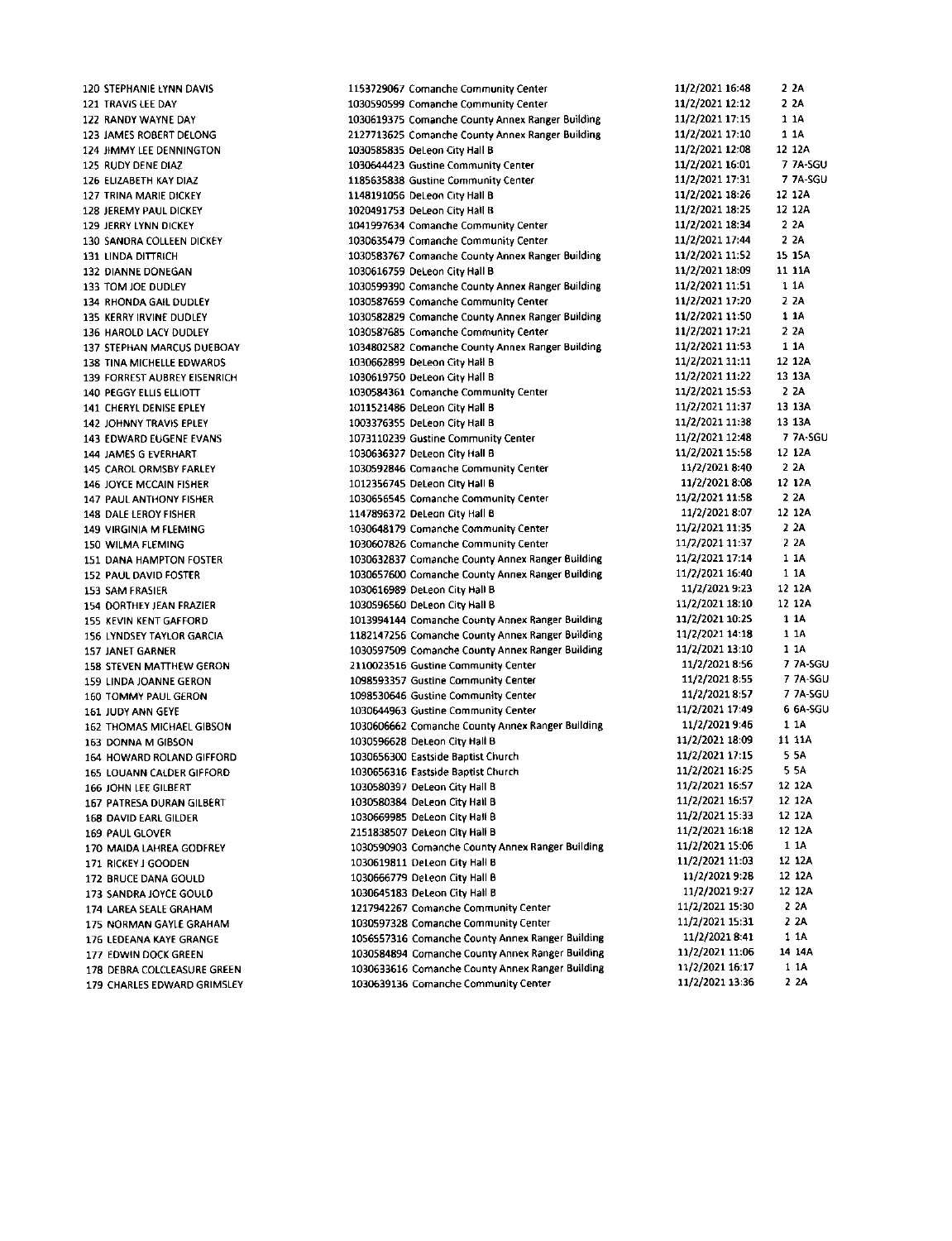180 JANIS LORENE GRISHAM 181 MERRY ANN GROW 182 DAVID NORMAN GROW 183 ROBERT PEREZ GUERRA 184 SABRA LINN GUERRA 185 CYNDA PATTON GUINN 186 JIMMY PAT GUNTER 187 BILLY MIKE GUNTER 188 MONTE CLAY GUSTIN 189 ANNIE ANN GUTIERREZ 190 PEGGY YOUNG HAGGARD 191 CAROL ANN HAGGARD 192 JAMES ALAN HARDEN 193 BETTY NORINE HARDEN 194 TERRY KAY HARDIN 195 RANDALL WAYNE HARDIN 196 RODNEY BILL HARDIN 197 MICHAEL KEITH HARE **198 KATHY STONE HARRIS** 199 RICHARD DOUGLAS HARRIS 200 FRANKLIN CARL HARRIS 201 MARGARET VIRGINIA HARRISON 202 ROY DALE HARRISON 203 MATTHEW ALAN HATMAKER 204 BERNARD HATMAKER **205 CAROLYN THOMPSON HAYES** 206 NANCY K HELM 207 CHRISTOPHER JAY HENSON 208 DEBBIE GAIL HEREDIA 209 MAGEHELE HESBROOK 210 ANDY COLE HESBROOK-SR 211 IOHNNY BART HICKS 212 SHARON KAY HICKS 213 PEGGY HIDROGO 214 LANCE MATTHEW HILLIER SR 215 TERRY CLYDE HODGES 216 SELINA ANN HODGES 217 SUSAN MORRIS HODGES 218 ALVIN WILLIE HOLLAND 219 BRANDON DALE HOLLAND 220 JULIE NOELLE HOLMSLEY 221 JEREMY DALE HOLMSLEY 222 DENECIA LEE HUBBARD 223 GARY MICHAEL HUDDLESTON 224 BONNIE BOND HUETT 225 YVONNE PARDUE HUFF 226 JOHN MICHAEL HUFF 227 MARY ANGELIA HUFSTUTLER 228 BRANDI LARK HUFSTUTLER 229 SAMMIE PROFFER HUNTER 230 THOMAS LEE ISCHY III 231 JEFFREY PAUL JACINTO 232 VICTOR ANDRES JAUREGUI 233 MICHAEL DWAYNE JEFFREY 234 LESA DENESE PATTERSON JEFFREY 235 JIMMY DALE IOHNSON 236 PATRICIA ANNE JOHNSON 237 JIMMIE DEE JOHNSON 238 DANIEL THOMAS JOHNSON 239 GARY KEITH JOHNSON

11/2/2021 15:54 12 12A 1030630205 DeLeon City Hall B 11/2/2021 16:33 6 6A-SGU 2165878715 Gustine Community Center 2165878727 Gustine Community Center 11/2/2021 16:34 6 6A-SGU 11/2/2021 8:11  $2.2A$ 1030621204 Comanche Community Center 1169903736 Comanche Community Center 11/2/2021 10:27  $2.2A$ 11/2/2021 13:19 6 6A-SGU 1205024540 Gustine Community Center 7-7A-SGU 2185800741 Gustine Community Center 11/2/2021 7:08 11/2/2021 11:34 6 6A-SGU 1030602267 Gustine Community Center 1156750022 Eastside Baptist Church 11/2/2021 12:10 5 5 A 11/2/2021 17:04 1 1 A 1030669826 Comanche County Annex Ranger Building 1030580043 Gustine Community Center 11/2/2021 7:59 7 7A-SGU 1030611768 Gustine Community Center 7 7A-SGU 11/2/2021 12:57 11/2/2021 14:19  $22A$ 1138987412 Comanche Community Center 1022596571 Comanche Community Center 11/2/2021 14:18 2 2 A 1030613379 DeLeon City Hall B 11/2/2021 17:08 12 12A 11/2/2021 17:09 12 12A 1030613269 DeLeon City Hall B 11/2/2021 15:03 12 12A 1030587038 DeLeon City Hall B 11/2/2021 8:37 12 12A 1030587135 DeLeon City Hall B 11/2/2021 16:36 13 13A 1060479575 DeLeon City Hall B 1005835285 Comanche County Annex Ranger Building 11/2/2021 13:13 15 15A 1030622397 Deteon City Hall B 11/2/2021 16:36 13 13A 11/2/2021 15:53 9 9A-SGU 1030618842 Gustine Community Center 1030618857 Gustine Community Center 11/2/2021 16:14 9 9A-SGU 2180586475 DeLeon City Hall B 11/2/2021 18:02 12 12A 11/2/2021 18:02 12 12A 2180586294 DeLeon City Hall B 11/2/2021 16:54 12 12A 2130210022 DeLeon City Hall B 1030602639 Comanche County Annex Ranger Building 11/2/2021 16:46 4 4 A 11/2/2021 13:03 1177663851 Comanche Community Center  $2.2A$ 11/2/2021 16:28 12 12A 2136709076 DeLeon City Hall B 6 6A-SGU 11/2/2021 11:00 1030648024 Gustine Community Center 11/2/2021 11:01 7 7A-SGU 2184835041 Gustine Community Center 1216976966 Comanche Community Center 11/2/2021 10:56 2 2 A 2.2A 1208819616 Comanche Community Center 11/2/2021 10:54 11/2/2021 13:13  $2<sub>2</sub>A$ 1030592833 Comanche Community Center 11/2/2021 17:01 12 12A 1148308715 DeLeon City Hall B 11 11 A 1030582497 DeLeon City Hall B 11/2/2021 16:12 11/2/2021 15:39 11 11A 1162119419 DeLeon City Hall B 11 11A 1030607475 DeLeon City Hall B 11/2/2021 16:11 11/2/2021 14:13 5 5 A 2172304554 Eastside Baptist Church 11/2/2021 17:46 12 12A 1182331321 DeLeon City Hall B 11/2/2021 11:38  $2<sub>2</sub>A$ 1125517982 Comanche Community Center 2 2 A 1061684091 Comanche Community Center 11/2/2021 11:30 11/2/2021 13:54 2 2 A 1056136962 Comanche Community Center 1030586257 DeLeon City Hall B 11/2/2021 18:24 12 12A 11/2/2021 14:02 5.5A 1030606796 Eastside Baptist Church 11/2/2021 16:42 11 11A 1081933925 DeLeon City Hall B 11/2/2021 16:44 11 11A 1081933939 DeLeon City Hall B  $2.2A$ 1030643377 Comanche Community Center 11/2/2021 17:05 11/2/2021 18:20 1 1 A 1030663513 Comanche County Annex Ranger Building 11/2/2021 12:22 12 12A 1062974978 DeLeon City Hall B 1009477704 Comanche Community Center 11/2/2021 16:15 2 2 A 11/2/2021 13:14  $22A$ 1149638500 Comanche Community Center 11/2/2021 14:28 1 1 A 1151988526 Comanche County Annex Ranger Building 16 16A 11/2/2021 17:05 1030668671 DeLeon City Hall B 11/2/2021 17:04 16 16A 1030615893 DeLeon City Hall B 1030612815 DeLeon City Hall B 11/2/2021 12:32 12 12A 15 15A 11/2/2021 16:09 1181242786 Comanche County Annex Ranger Building 11/2/2021 12:31 12 12A 1030613435 DeLeon City Hall B 11/2/2021 8:57 12 12A 2183580416 DeLeon City Hall B 1181416053 Comanche County Annex Ranger Building 11/2/2021 16:00 15 15A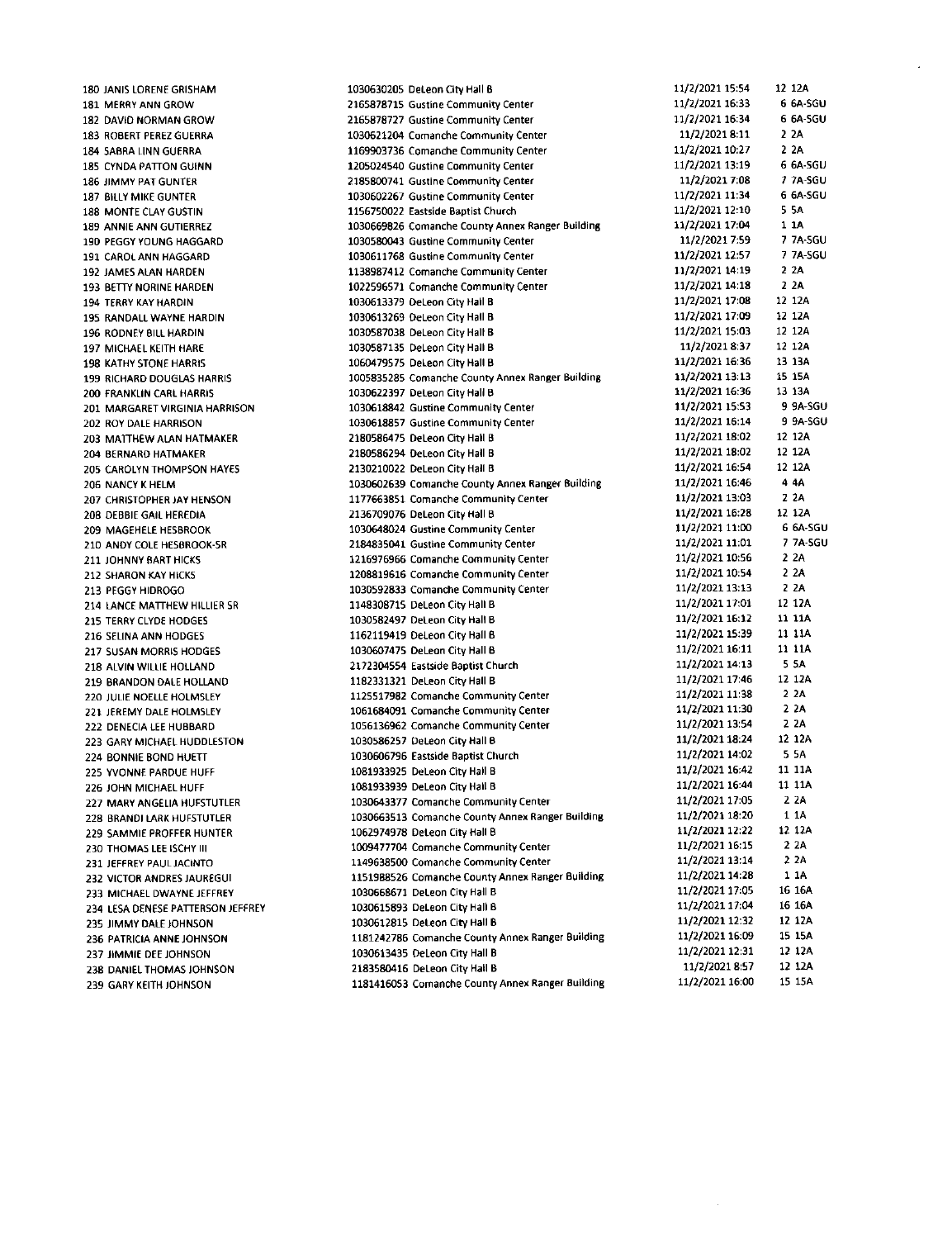240 MARQUITA KAY JOHNSON 241 NANCY RUTH JOHNSON 242 DIANE ELAINE JOHNSON 243 DAVID MICHAEL JOHNSTON 244 MONIQUE RENAE IOHNSTON 245 KIMBERLY SUSAN JOHNSTON 246 RAYMOND LEON JOHNSTON 247 DANNY PAUL JOHNSTON 248 ROBERT WALTER JOLLEY 249 JON CRAIG JOLLEY 250 RONALD MELVYN JONES 251 CHARLES KAY JONES 252 LAWANA HOWETH JONES 253 TOMMIE IONES 254 TERRY RAY JONES 255 BRANDY GALE JONES 256 LANCE LAMAR JONES 257 PERRY BRYAN JORDAN 258 CHARLES RAY KELLEY 259 PAULA NICHOLS KENNEDY 260 IRIS DAWN KERLEY 261 BILLY WADE KERLEY 262 BILLY FRANK KIGHT 263 RHONDA LOU KIGHT 264 ERIC DWAYNE KILBURN 265 REBEKAH RUTH KILBURN 266 KATHY BURKS KIMMEL 267 BOBBIE GERALD KINSEY 268 LINDA ROGERS KINSEY 269 BRADLEY MICHAEL KLEPAC 270 STACY MARIE KLEPAC 271 DIANA ELAINE KLEPAC 272 DANA ROBIN KOELLN 273 GREGORY M KOELLN 274 WESTALENE KOENIG 275 CHARLES MELVIN KOLB 276 JANICE RENE KOLB 277 JOE BRADLEY KOONCE 278 LORIE BETH KOONCE 279 CHRISTOPHER DEREK KOONCE 280 FREDERICK WILLIAM KRENKE 281 BONNIE JEAN KRENKE 282 THERESA J KYLE 283 BRIDGET BARNES LACY 284 JOE COIN LESTER 285 JAMES CLYDE LESTER 286 ELISA MICHELLE LESTER 287 MICHIEL CASPARUS EKSTEEN LINDEQUE 288 PAUL GUSTAV LINDEQUE 289 MARTHINA LINDEOUE 290 JAMES WESLEY LITTLEJOHN 291 BRENDA CATHLEEN LITTLEJOHN 292 WANDA JOHNSON LLOYD 293 TERESA LOCKE 294 LAURA TORQUEMADA LOPEZ 295 LEONEL GARAY LOPEZ 296 FRANK WADE LUKER 297 ALAN LYNN LUKER 298 BILLY GENE LUKER 299 CARLA DIANE LUKER

1145144891 Eastside Baptist Church 1030591580 DeLeon City Hall B 2184268398 DeLeon City Hall B 1171481459 Comanche County Annex Ranger Building 1030619161 Gustine Community Center 2161032575 Comanche County Annex Ranger Building 1030589809 Comanche Community Center 1030636549 Gustine Community Center 1030658099 Comanche Community Center 1003647777 Comanche County Annex Ranger Building 1030601407 Comanche County Annex Ranger Building 1185582790 Comanche Community Center 1010712130 Eastside Baptist Church 1030583395 Comanche County Annex Ranger Building 1030599792 Comanche County Annex Ranger Building 1030652341 Comanche County Annex Ranger Building 1055682356 Deteon City Hall B 1030609339 DeLeon City Hall B 1166112198 DeLeon City Hall B 1007454351 Comanche County Annex Ranger Building 1030654390 Gustine Community Center 1030670597 Gustine Community Center 1030632204 Gustine Community Center 1030584728 Gustine Community Center 1019007719 Comanche Community Center 1018988107 Comanche Community Center 1030590339 Comanche Community Center 1180321455 Comanche County Annex Ranger Building 1180321536 Comanche County Annex Ranger Building 1191089687 DeLeon City Hall B 1015271855 DeLeon City Hall B 1015293981 DeLeon City Hall B 1141897005 Deteon City Hall B 1030656532 DeLeon City Hall B 1030580592 Comanche Community Center 1030592043 Eastside Baptist Church 1030663120 Eastside Baptist Church 1030659088 DeLeon City Hall B 1030641721 DeLeon City Hall B 1030658477 DeLeon City Hall B 1200568962 Eastside Baptist Church 1200568958 Eastside Baptist Church 1091805466 DeLeon City Hall B 1182284930 Comanche Community Center 2155162938 Gustine Community Center 1030588355 Gustine Community Center 1027269787 Gustine Community Center 2186113495 Comanche County Annex Ranger Building 1181117448 Comanche County Annex Ranger Building 1181117430 Comanche County Annex Ranger Building 1030643246 Gustine Community Center 1042345827 Gustine Community Center 1030589349 Comanche Community Center 1199970694 DeLeon City Hall B 1060075286 Gustine Community Center 1174899188 Gustine Community Center 1058072181 Gustine Community Center 1030627203 Gustine Community Center 1030618959 Comanche Community Center 1030670702 Gustine Community Center

11/2/2021 17:30 5.5A 11/2/2021 17:45 12 12A 11/2/2021 9:05 12 12A 11/2/2021 8:56  $1.1A$ 6 6A-SGU 11/2/2021 17:44 11/2/2021 8:57 1 1 A  $2.2A$ 11/2/2021 13:08 11/2/2021 17:45 6 6A-SGU 11/2/2021 7:33 2 2 A 11/2/2021 13:33 14 14A 11/2/2021 16:14 14 14A 11/2/2021 12:09 2.2A 11/2/2021 15:53 5.54 11/2/2021 9:45 15 15A 11/2/2021 13:27 15 15A 11/2/2021 8:00 15 15A 11/2/2021 18:20 11 11A 11/2/2021 14:35 12 12A 11/2/2021 17:12 12 12A 11/2/2021 16:30 1 1 A 11/2/2021 13:52 **9 9 A** 11/2/2021 13:53 9 9 A 11/2/2021 17:06 7 7A-SGU **7 7A-SGU** 11/2/2021 17:07 11/2/2021 16:38  $2<sub>2</sub>A$ 11/2/2021 16:37  $22A$  $2.24$ 11/2/2021 13:46 11/2/2021 11:49 15 15A 11/2/2021 11:46 15 15A 11/2/2021 18:19 12 12A 11/2/2021 18:18 12 12A 11/2/2021 18:35 11 11A 11/2/2021 11:42 11-11A 11/2/2021 12:20 11 11A 11/2/2021 13:34 2 ZA 11/2/2021 15:30 5.5A 11/2/2021 15:31 5.5A 11/2/2021 16:48 12 12A 11/2/2021 16:41 12 12A 11/2/2021 16:33 12 12A 11/2/2021 12:41 5 5 A 11/2/2021 12:41 5 5A 11/2/2021 12:47 16 16A 11/2/2021 18:37 2 2 A 6 6A-SGU 11/2/2021 9:24 11/2/2021 9:06 7 7A-SGU 6 6A-SGU 11/2/2021 9:23 15 15A 11/2/2021 16:26 11/2/2021 16:27 15 15A 11/2/2021 16:27 15 15A 11/2/2021 16:51 6 6A-SGU 6 6A-SGU 11/2/2021 7:01 11/2/2021 15:43 2.24 11 11A 11/2/2021 9:14 11/2/2021 16:55 6 6A-SGU 11/2/2021 16:56 6-6A-SGU 11/2/2021 11:22 7 7A-SGU 11/2/2021 17:42 6 6A-SGU 11/2/2021 7:30  $2.2A$ 11/2/2021 17:41 6 6A-SGU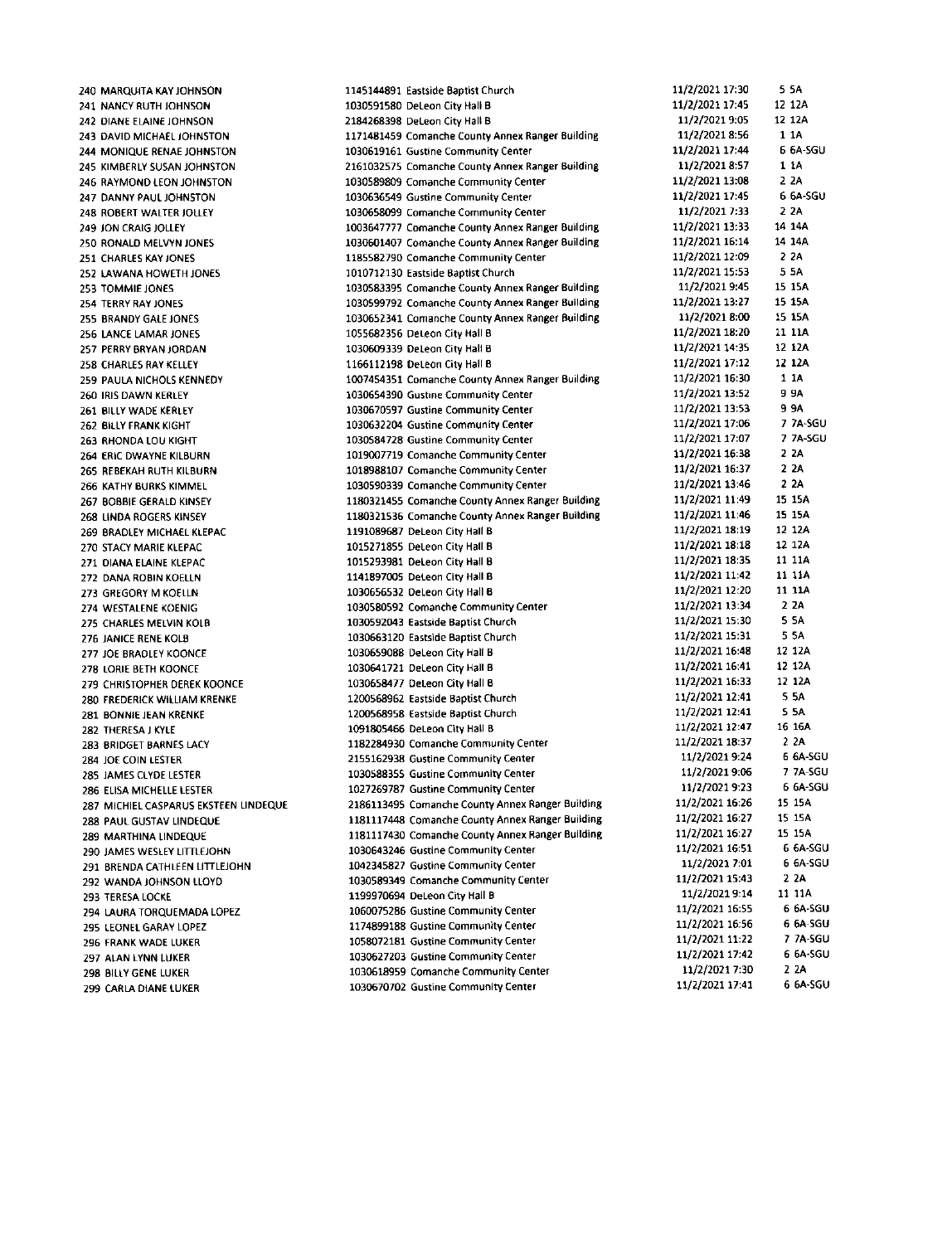300 DEAN LIND MADDEN 301 GAIL ANN MADDEN 302 TREASURE MAILLOUX 303 SANDRA C MARSHALL 304 DEBBIE PATTY MARTIN 305 IRMA MARTINEZ 306 DAVID MARTINEZ 307 MICHAEL BRANDON MASTERS 308 HEATHER M MASTERS 309 DAVID RAY MATHIS 310 BRAD HAROLD MAY 311 LUCINDA B MAY 312 MINDY JAN MCALILEY 313 DELTON MACFRED MCCAIG 314 QUAY WILLIAMS MCCALL 315 CLIFTON HATCHER MCCALL 316 HOLLIS E MCCRIGHT 317 JOE MICHAEL MCCRIGHT 318 LEE MCCULLOUGH 319 CAROLYN MARIE MCILWAIN 320 CHANCE EVERETTE MCKEE 321 BECKY LYNN MCKEE 322 LINDA LEE MCKEEHAN 323 MARVIN WAYNE MCKEEHAN 324 RUSHIE LEE MCKENZIE III 325 THOMAS EDWARD MCVEY 326 VIVIAN LEE MENZEL 327 REBECCA HELEN MEYER 328 IAMES CODY MEYER 329 AMBER LINDSEY MILLER 330 DEBORAH RUTH MILLER 331 NANCY E MILLER 332 EDWARD LANE MILLWEE 333 BENNY F MOFFATT 334 GLORIA E MOFFATT 335 CELIA KAY MONTGOMERY 336 JERRELL ARLON MONTGOMERY 337 STEVEN JOHN MONTGOMERY 338 PEGGY JOHNSON MOON 339 KEITH EUGENE MOON 340 BRADLEY FLUS MOORE 341 IIMMIE ELLIS MOORE 342 EARLENE CHRISTIAN MOORE 343 PATSY SUE MOORE 344 STACY LEE MORENO 345 DAVID CURRY MORGAN 346 LINDY MORGAN 347 JAMES EDWARD MORGAN 348 PAMELA HERRING MORGAN 349 LARRY DALE MORGAN 350 CAROL MORRIS 351 DONNIE LEE MORRIS 352 JULIA LLOYD MUNN 353 JESSIE RAY MURPHREE 354 DOUGLAS ORMAN MYERS 355 MARY BETH MYERS 356 BILLIE GAIL NEELEY 357 JOHN LAWRENCE NEILL 358 LINDA CHRISTINE NEILL 359 CYNTHIA NANETTE NEWTON

1055730556 DeLeon City Hall B 1055720046 DeLeon City Hall B 1030580350 DeLeon City Hall B 1012172557 DeLeon City Hall B 1039048966 DeLeon City Hall B 1168755800 Gustine Community Center 1218210976 Eastside Baptist Church 1179663227 Eastside Bantist Church 2121546156 Eastside Baptist Church 1030613731 DeLeon City Hall B 1036672725 Comanche Community Center 1036688014 Comanche Community Center 1156752115 Comanche Community Center 1146677437 Comanche Community Center 1030584390 Comanche Community Center 1030584388 Comanche Community Center 1015583131 Eastside Baptist Church 1141897079 Eastside Baptist Church 1013181029 Gustine Community Center 2184267014 Gustine Community Center 1030618944 Gustine Community Center 1030605628 Gustine Community Center 1030606063 Comanche County Annex Ranger Building 1030579849 Comanche County Annex Ranger Building 1129386649 Comanche County Annex Ranger Building 1035133425 Gustine Community Center 1030585842 Deteon City Hall B 1004354111 DeLeon City Hall B 2155408769 DeLeon City Hall B 1030654841 Gustine Community Center 1030647459 Eastside Baptist Church 1030641848 Comanche County Annex Ranger Building 1030603524 Comanche County Annex Ranger Building 1030657824 DeLeon City Hall B 1030657830 Deteon City Hall B 1030591364 Comanche Community Center 1030592206. Comanche Community Center 1030658454 DeLeon City Hall B 1030601521 DeLeon City Hall B 1030591166 Deteon City Hall B 1030594308 Comanche County Annex Ranger Building 1030590373 Comanche County Annex Ranger Building 1030607651 DeLeon City Hall B 1030602396 Gustine Community Center 2134312274 Eastside Baptist Church 1013182632 Comanche Community Center 1030583002 Comanche County Annex Ranger Building 1030617563 DeLeon City Hall B 1187685402 Comanche Community Center 1030580559 Comanche County Annex Ranger Building 1116609392 Gustine Community Center 1030580516 DeLeon City Hall B 1021116729 Comanche County Annex Ranger Building 1030588197 Comanche County Annex Ranger Building 2122031626 Comanche County Annex Ranger Building 2128159533 Comanche County Annex Ranger Building 1030641951 DeLeon City Hall B 1030589813 Comanche Community Center 1030607835 Comanche Community Center 1030658653 Gustine Community Center

11/2/2021 9:53  $12, 124$ 11/2/2021 9:53 12 12A 11/2/2021 10:29 12 12A 12 12A 11/2/2021 15:57 11/2/2021 7:24 13 13A 11/2/2021 16:15 6 6A-SGU 11/2/2021 16:12 10.10A 11/2/2021 14:37 5.5A 11/2/2021 8:48 5 5 A 11/2/2021 16:16 12.12A 11/2/2021 11:57  $2.2A$ 11/2/2021 11:56  $2<sub>2</sub>A$ 11/2/2021 17:25 2 2 A  $22A$ 11/2/2021 11:33 11/2/2021 14:45  $2.2A$ 11/2/2021 14:44  $2.2A$ 11/2/2021 13:30 10 10A 11/2/2021 13:31 10 10A 9 9 A 11/2/2021 10:46 11/2/2021 10:13 7 7A-SGU 11/2/2021 18:48 9 9 A 11/2/2021 17:37 9 9 A 11/2/2021 11:35  $11A$  $11A$ 11/2/2021 11:36 11/2/2021 14:39 1 1 A 11/2/2021 12:10 7 7A-SGU 12.124 11/2/2021 17:22 11/2/2021 18:00 12.124 11/2/2021 18:01 12 12A 11/2/2021 8:14 6.6A-SGU 11/2/2021 18:05 10 10 A 11/2/2021 12:42 14 14A 11/2/2021 12:35 14 14A 11/2/2021 17:35 11 11A 11/2/2021 17:31 11 11A 11/2/2021 11:51  $22A$ 11/2/2021 9:08 2 2 A 11/2/2021 17:15 12 12A 11/2/2021 11:46 13 13A 11/2/2021 11:47 13 13A 11/2/2021 13:19 1 1 A 15 15A 11/2/2021 13:41 11 11A 11/2/2021 11:43 11/2/2021 11:02 **7.7A-SGU** 11/2/2021 14:38 5 SA 11/2/2021 15:16 2 2 A 11/2/2021 15:58  $1.1A$ 11/2/2021 13:47 12 12A 11/2/2021 15:15 2 2A 11/2/2021 15:59  $1.1A$ 11/2/2021 14:18 7 7A-SGU 11/2/2021 11:13 12 12A 11/2/2021 17:42 1 1 A 11/2/2021 9:28  $11A$ 11/2/2021 16:54 4 4 A 11/2/2021 16:55 4 4 A 11/2/2021 16:58 12 12A 11/2/2021 14:07 2 2 A  $22A$ 11/2/2021 14:08 11/2/2021 7:17 7 7A-SGU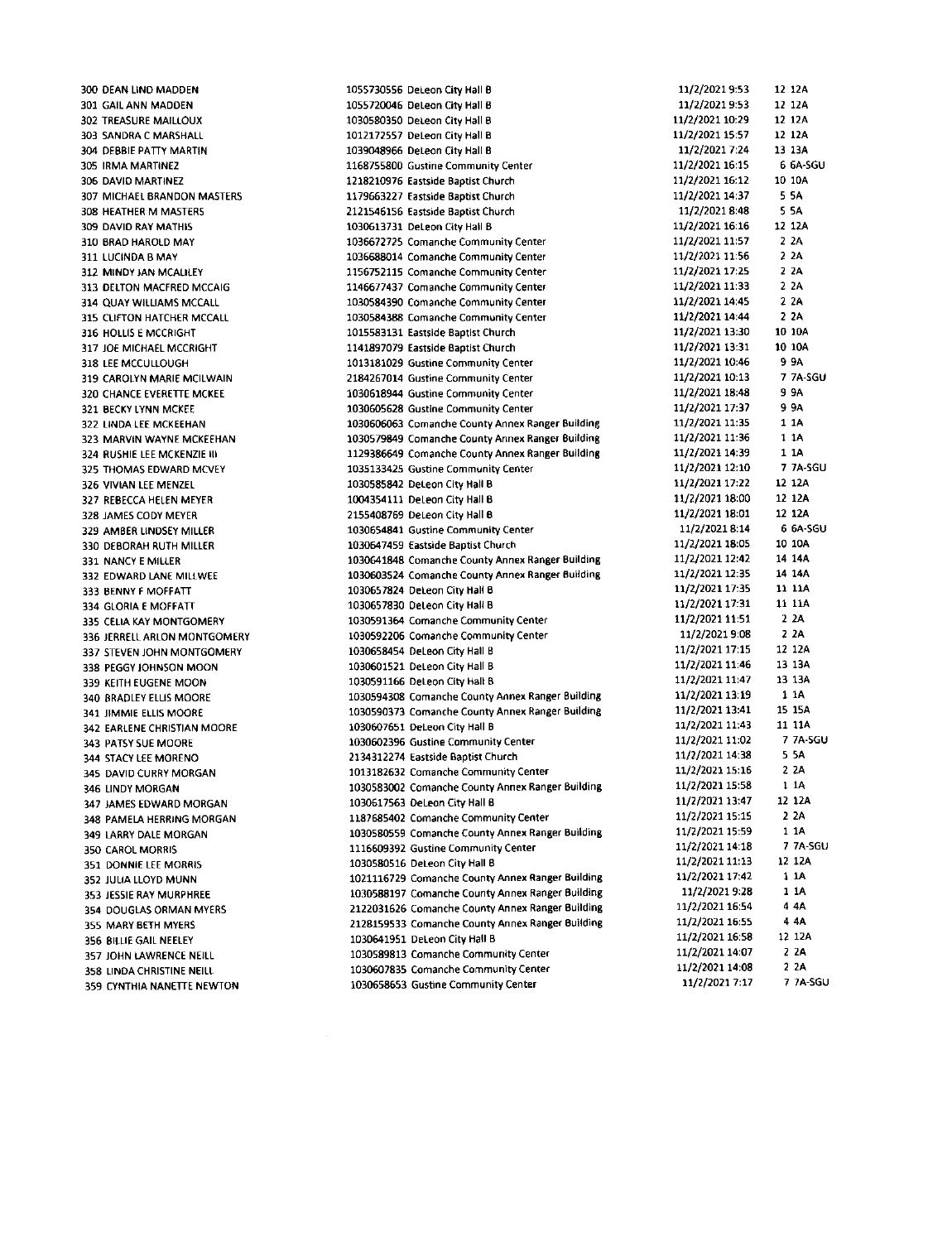360 PAUL GREGORY NICHOLSON 361 RHONDA P NICHOLSON 362 ANNETTE LUCILLE NOREEN-GREENE 363 ROGER MARK NOWLIN 364 DARLAsCOTT NOWLIN 365 LISA DIANE NOWLIN 355 BECKY ETTA OERIEN 367 CECILIA CAMILLE OCHS 368 CHRISTIE RENE RICHARDSON OWEN 369 RICHARD ALLEN OWEN 370 ALYSON GRACE OWEN 371 ELSA PACHECO 372 REFUGIO PACHECO JR 373 EDDY DWANE PARKER 374 MARY PARSONS 375 FLOYD EDGAR PEARSON III 376 JIMMY CRAIG PERKINS 377 DOUGLASTRENION PERKINS 378 HAROLD GENE PERKINS 379 CHRISTINE ANN PERKINS 380 DEBORAH LYNNE PEIERSEN 381 JANIS ANN PETTWAY **382 TRAVIS WAYNE PHILLIPS** 383 KATRINA LACHELLE PHILLIPS 384 BOBBY PIERSON 385 LYNITA SUE PIERSON 385 MARTHA CAROIINE PINKARD 387 NEIDA DANIELS PITTMAN 388 JOSEPH FRANKIIN PITTMAN 389 CHRISTOPHER DEAN POUNDS 390 DENNIS DUANE PRATER 391 BILLY PAUL PRATER 392 SANDRA KIDD PRATER 393 ELIZABETH LANE PRATER 394 TONEY RAY PRATHER 395 TERRIE DENISE PRATHER 396 IENNIFER LEA PRATHER 397 BRENDA DIANE PRICE 398 LISA GAY PRIEST 399 JUDY LASEMAN PROCTOR 4OO ROY MILTON PROCTOR 4OI WISTY RENEA PRUIT 402 GLENOA RUTH PRYOR 403 AIAN WADE PYEURN 404 JODIGAIL PYSURN 405 MARILYN KAY QUAST 406 GARY ROGER RABACH 407 WENDYIOAN RABACH 408 BETTY J RACKLEY 409 GARRY ST€VEN RANDOLPH 410 KELLYE ANN RANDOLPH 411 RON CARVER RAY **412 HELEN JEAN RAY** 413 IRA WESIEY REODEN 414 STELLA MCDONALD REID 415 GERALD DAYTON REYNOLOS 416 NANCY PATTERSON REYNOLDS 417 BARBARA LYNN RHINE 418 SUSAN E RICHARDSON 419 I D RICHARDSON

1040474466 Gustine Community Center 1040470866 Gustine Community Center 2183868798 Comanche Community Center 1030613720 DeLeon City Hall B 1030607410 DeLeon City Hall B 1030609285 DeLeon City Hall B 2123807932 DeLeon City Hall B 1052268083 Eastside Saptist church 1030659429 DeLeon City Hall B 1030650402 Deleon city Hall I 2179620235 DeLeon City Hall B 1030652942 DeLeon City Hall B 1030663177 DeLeon City Hall B 1030621987 Comanche County Annex Ranger Building 1030642049 DeLeon City Hall B 1030659100 DeLeon City Hall B 1030588431 Gustine Community Center 1030591695 Comanche Community Center 1030619895 Comanche Community Center 1030635123 Comanche County Annex Ranger Building 1176311622 Comanche County Annex Ranger Building 1030607358 D€Leon City Hall B 1148528840 DeLeon City Hall B 1213726558 DeLeon City Hall B 1030654446 DeLeon City Hall B 1030604209 DeLeon City Hall B 1002028917 Comanche County Annex Ranger Building 1043474483 DeLeon City Hall B 1043474412 DeLeon City Hall B 1030669468 DeLeon City Hall B 1030€01972 6ustine community Center 1030589602 Comanche Community center 1030621892 Comanche Community Center 1030580635 Gustine Community Center 1030586858 DeLeon City Hall B 1030586870 Oeteon City Hall I 1027060734 DeLeon City Hall B 1165037450 Eastside Baptist Church 1089832057 Gustine Community Center 1030632408 Gustine Community Center 1030632372 Gustine Community center 1030631140 DeLeon city fall B 1191495053 DeLeon City Hall B 1030588010 Gustine Community Center 1030593050 Gustine Community Center 1030669066 Comanche County Annex Ranger Building 2159929523 Gustine community Center 2160259058 Gustine Community Center 1030592313 Comanche Community center 2134190154 Comanche County Annex Ranger Building 1170683594 Comanche County Annex Ranger Building 1019048256 Gustine community Center 1019044287 Gustine Community Center 1036820170 Comanche County Annex Ranger Building 1030584943 Comanche Community Center 1030669992 Comanche County Annex Ranger Building 1030642175 Comanche County Annex Ranger Building 1001120908 Comanche Community Centet 1003150267 Eastside Saptist Church 1030603582 Deleon City Hall I

11/2/2021 7:44 6 6A-5GU<br>11/2/2021 7:43 6 6A-5GU 11/2/2021 7:43 11/2/2021 15:32 2 2A 11/2/2021 17:51 12 12A<br>11/2/2021 8:05 11 11A 11/2/2021 8:05 11/21202114:44 12 124 11/2/2021 18:16 13 13A 11/2/2021 14:19 10 10A 11/2/2021 17:00 12 12A 11/2/2021 17:56 12 12A 11/2/2021 18:03 12 12A  $11/2/2021$  16:13 12 12A<br>11/2/2021 11:17 11:11A  $11/2/202111:17$  11 11/<br> $11/2/202111:33$  1 1A 11/2/2021 11:33 11/2/2021 8:58 12 12A 1112/202115125 12 124 11/2/2021 18:51 6 6A-SGU 11121202115114 2 2A 11/2/2021 15:13 2 2A 11/2/2021 11:34 1 1A 11/2/2021 11:27 15 15A 11/2/2021 12:09 12:12A 11/2/2021 17:44 12 12A 11/2/2021 18:22 12 12A<br>11/2/2021 11:58 12 12A 11/2/2021 11:58 12 12A<br>11/2/2021 11:57 12 12A 11/2/2021 11:57 11/2/2021 16:03 15 15A 11/2/2021 12:07 12 12A 11/2/2021 12:07 12 12A 11/2/2021 13:23 12 12A 11/2/2021 14:16 66A 11/2/2021 8:36 2 2A 11/2/2021 8:35 2 2A 11/2/2021 14:17 6 6A 1U212O21.13:43 12 124 11/2/2021 13:42 12 12A 11/2/2021 10:49 11 11A<br>11/2/2021 15:07 5 5A 11/2/2021 15:07 11/2/2021 15:14 7 7A-SGU 11/2/2021 11:49 7 7A-SGU<br>11/2/2021 11:21 7 7A-SGU 11/2/2021 11:21 11/2/2021 14:02 12 12A 11/2/2021 13:38 12 12A 11/2/2021 11:36 6 6A 11/2/2021 11:35 66A 11/2/2021 17:13  $11A$ 11/2/2021 10:41 7 7A-SGU<br>11/2/2021 10:40 7 7A-SGU 11/2/2021 10:40 11/2/2021 12:41 2 2A 11/2/2021 12:26 1 1A 11/2/2021 12:25 1 1A 11/2/2021 11:51 9 9A-SGU 11/2/2021 11:50 9 9A-SGU 7112/202715.35 15 15A 11/2/2021 14:02 2 2A 11/2/2021 15:38 1 1A 11/2/2021 15:37 1 1A<br>11/2/2021 16:41 2 2A 11/2/2021 16:41 11/2/2021 13:03 55A 11/2/2021 15:08 12 12A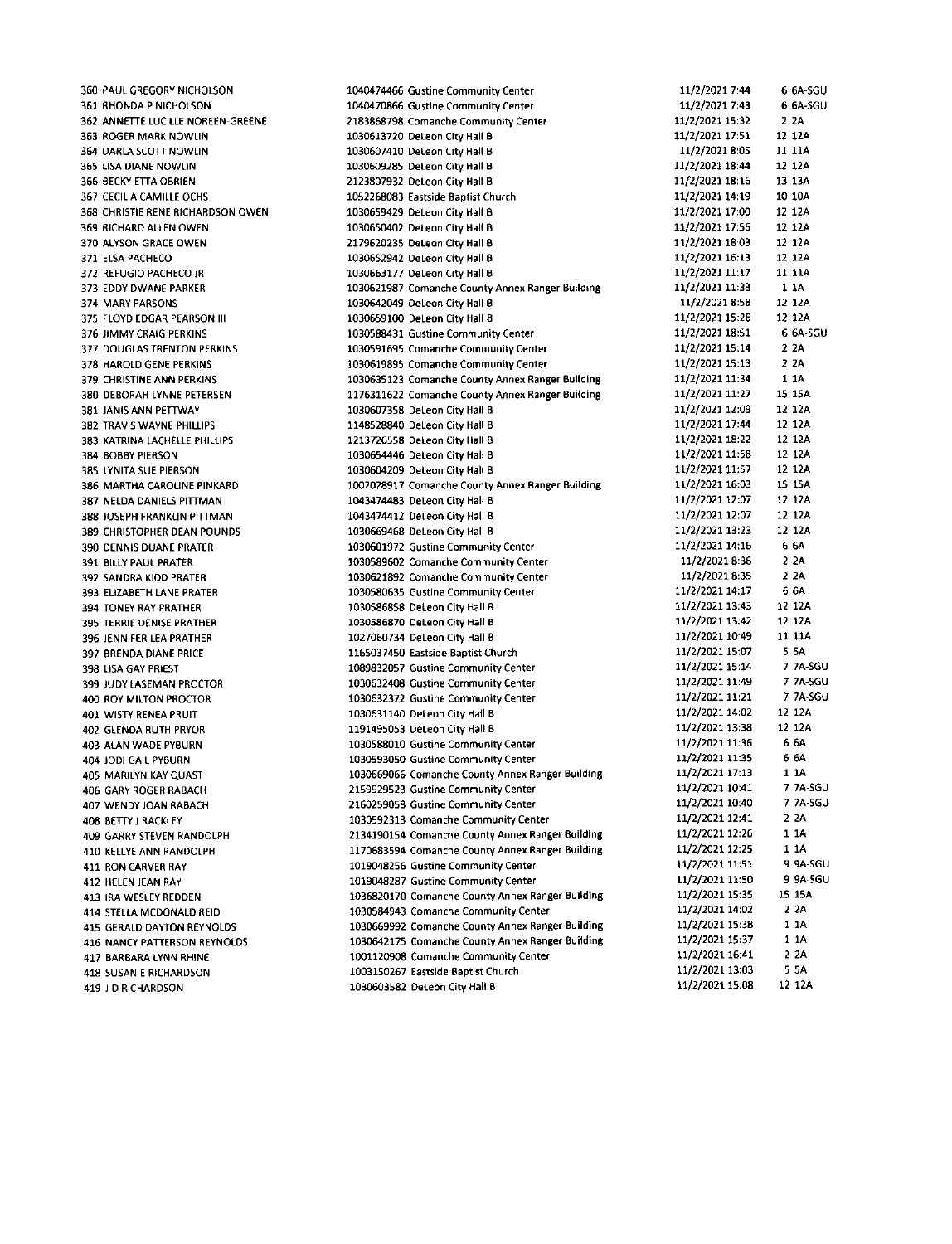420 RANDALL JACK RILEY JAMES PATRICK RIPLEY IOHN RANDAL RIPLEY DOYLENA GAY ROSERTS ]ACK OWAIN ROBERTSON IR IACKIE ELWIN ROBINETT SHARON EVANS ROBINETT VICKI KEITH ROBINETT 428 WILLARD SAMUEL ROBINETT ROBIN LEE ANN RODRIGUES 430 JANAE ROGERS 431 VIRGINIA BLUETTA ROGERS JISSICA M RUfFIN **433 ANDREW JUSTIN RUFFIN** 434 LEANN MURPHY RUSSELL GEORGE ALAN SAOBERRY 436 REGENIA W SADBERRY IACKSON WESIEY SADEERRY GEBAID LEROY SCHAAK 439 CORBI JILL SCHAAK 440 WANONA JOYCE SCHERIGER 441 MICHAEL ANDREW SCHERIGER ROONEY DALE SCHOEN 443 BARBARA KAY SCHOEN STORMY LEE SCHUETZ 445 KENNETH WILLIAM SCHUETZ MELOOYANN SCHULTE 447 STEVEN LEE SCHULTE SOBBY LANE sCHUMAN DONNA FAY SCHUMAN SHIRLEY MORRIS SCOTT B€AU ALAN SCOTI VICKY MARIE SCOTT NANCY RUTH SCOTT 454 PAMELA GAYLE SEAMANDS 455 JAY LAWRENCE SEAMANDS IERRY GLEN SEARS IOHNNIE GOODEN SECKINGER LE€ RAY SECKING€R MARTIN WALTER 5EIDER 460 SUSAN RENEE SEIDER SHERRY DENISE SHARP CATHY GUNTER SHAW 463 MINDY RENEE SIDES MARKWAYNE SIDES IAMES RYAN 5IDEs 466 MICHAEL CAMPBELL SIMPSON BOBBY DWAINE SIMPSON SARA MAY SIMPSON DEEORAH OENISE 5IM5 NEILSINGLETON EYRON DON 5KAGGS MICHAELVERNON SLOCUM 473 LISA JILL SMITH KENDAL DON SMITH HAROID WAYNE SMITH **476 JAMES KURT SMITH** OARYL BRUCE SMITH 478 DARLENE SMITH STEVEN LLOYD SMITH

1030594246 Comanche County Annex Ranger Building 1030607225 DeLeon City Hall B 1030621533 Gustine Community Center 1030641265 Gustine Community Center 2120219625 Comanche County Annex Ranger Building 1030587174 DeLeon City Hall B 1030586476 DeLeon City Hall B 1030617397 DeLeon City Hall B 1030586482 DeLeon City Hall B 1211569284 Gustine Community Center 2164736535 Comanche County Annex Ranger Building 2149405119 Comanche Community Center 1041341439 Comanche County Annex Ranger Building 1022379657 Comanche County Annex Ranger Euildin8 1042065955 Gustine Community Center 1030629229 DeLeon City Hall B 1030645584 DeLeon City Hall B 1030508983 Deleon City Hall B 2179070864 DeLeon City Hall B 2179070855 DeLeon City Hall B 1030666812 Comanche County Annex Ranger Building 1030628754 Comanche County Annex Ranger Building 1030594543 Comanche Community Center 1030590151 Comanche Community Center 1181953075 Gustine Community Centet 1030648770 Gustine Community Center 1017165547 Eastside Baptist Church 1015517217 Eastside Baptist Church 1181535955 DeLeon City Hall B 1030587306 DeLeon City Hall B 1020497380 Gustine Community Center 2149083103 Eastside Baptist Church 1196994234 tastside Eaptist Church 1030586469 DeLeon City HallB 1030643809 Comanche Community Center 1030643813 Comanche Community Center 1155014155 Comanche County Annex Ranger Euilding 1030604526 DeLeon City Hall B 1030597005 DeLeon City Hall B 1030612290 Gustine Community Center 1030584818 Gustine Community Center 1003160789 DeLeon City Hall B 1125035670 Gustine Community Center 1030583087 DeLeon City Hall B 1030607698 DeLeon City Hall B 1042278103 DeLeon City Hall B 1158062364 Eastside Eaptist church 1030598913 Eastside Eaptist Church 1158062579 Eastside Baptist Church 1052744766 Eastside Baptist Church 1030580206 DeLeon City Hall B 2123299809 Comanche County Annex Ranger Building 2143043628 Eastside Saptist church 1030619103 Gustine Community center 1003082625 Comanche County Annex Ranger Building 1030583073 Comanche County Annex Ranger Building 1030630298 Comanche Community Center 1168908837 Gustine Community Center 1030670337 Comanche County Annex Ranger Building 1044789081 DeLeon City Hall B

11/2/2021 13:56 15 15A<br>11/2/2021 15:27 11 11A 11/2/2021 15:27 11/2/2021 8:03 6 6A-SGU<br>11/2/2021 16:19 7 7A-SGU 11/2/2021 16:19 11/2/202117.12 15 l5A 11/2/2021 9:08 11 11A<br>11/2/2021 17:55 12 12A 11/2/2021 17:55 11/2/2021 14:42 12 12A 11/2/2021 17:55 12 12A<br>11/2/2021 16:07 7 7A-SGU 11/2/2021 16:07  $11/2/2021$  11:13 15 15A<br>11/2/2021 11:43 2.24 11/2/2021 11:43 2 2A<br>11/2/2021 16:23 15 15A 11/2/2021 16:23 11/2/2021 11:00 15 15A 1U2/2O2713:49 9 9A 11/2/2021 16:32 11 11A r!/2/2o2r 76131 <sup>11</sup>11A 11/2/2021 18:37 11/2/2021 10:23 12 12A 11/2/2021 17:41 12 12A 11/2/2021 12:44 15 15A 11/2/2021 12:44 15 15A 11/2/2021 15:40 2 2A 1U2/2O2115:39 2 2A 1U2/2O2!9:34 6 5A-SGU 11/2/2021 9:39 6 6A-SGU 11/2/2021 16:20 5.5A 11/2/2021 8:49 5 5A<br>11/2/2021 10:37 12:12 12 11/2/2021 10:37 11/2/2021 15:25 12 12A 1U21202117.05 7 7A'5GU 11/2/2021 14:53 5 5A 11/2/2021 14:55 55A 11/2/202716143 12 124 11/2/2021 10:18 2 2A<br>11/2/2021 10:19 2 2A 11/2/2021 10:19 2 2A<br>11/2/2021 7:09 1 1A 11/2/2021 7:09 1 1A<br>11/2/2021 18:17 12:12A 11/2/2021 18:17 11/2/2021 18:17 12 12A 11/2/2021 11:14 7 7A-SGU<br>11/2/2021 17:05 7 7A-SGU 11/2/2021 17:05 77A-5<br>11/2/2021 14:15 12:12A 11/2/2021 14:15 11/2/2021 16:08 6 6A-5GU 11/2/2021 16:24 11 11A 11/2/2021 17:30 11 11A<br>11/2/2021 16:32 11 11A 11/2/2021 16:32 11 11A<br>11/2/2021 16:21 10 10A 11/2/2021 16:21  $11/2/2021$  18:10 5 5A<br>11/2/2021 16:20 10:10A 11/2/2021 16:20 77lZl2127l6:1a 10 10A 11/2/2021 15:44 12 12A 11/2/2021 12:53 1 1A 11/2/2021 14:21 5 5A<br>11/2/2021 11:32 6 6A-SGU 11/2/2021 11:32 11/2/2021 15:48 15 15A 11/2/2021 11:21 1 1A 11/2/2021 18:10 2 2A<br>11/2/2021 11:33 6 6A-SGU 11/2/2021 11:33 6 6A-5<br>11/2/2021 11:22 15 15A 11/2/2021 11:22 11/2/2021 12:50 12 12A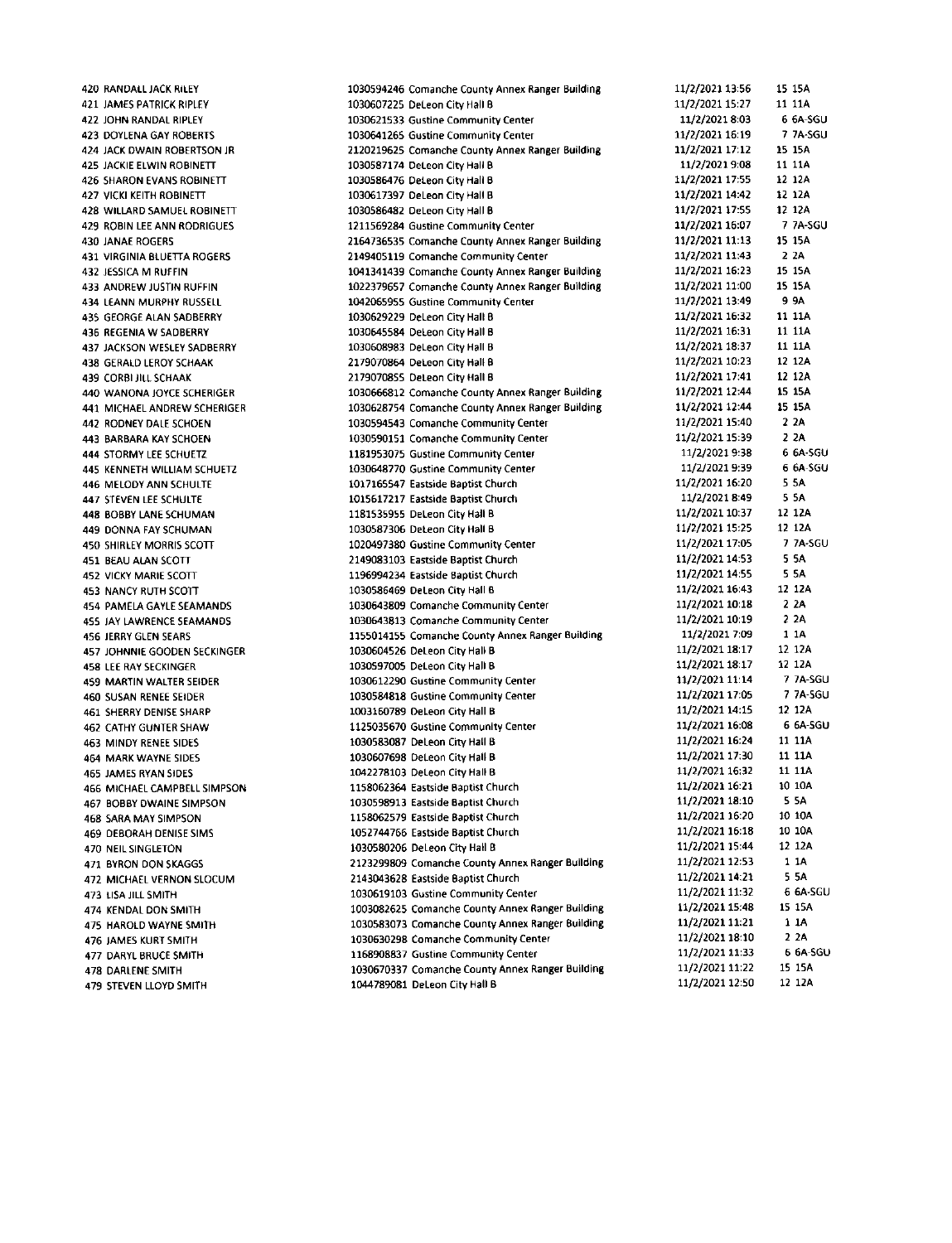480 RODNEY CRAIG SMITH 481 SANDRA FERRILL SMITH 482 ORAN OON SMITH 483 STACY DEAN SMITH 484 THOMAS GEORGE SOOS 485 XELLIEJO SPARGER 486 DAVID SPAULDING 487 SONIAOLIVA SPAULOING 488 JOHN PAUL SPENCER **489 RACHELI FORA SPENCER** 490 MELISSA SPIVEY 491 STEPHANIE ANN SPOTTSWOOD 492 CURTIS R STAHNKE **493 ELIZABETH NICOLE STARK** 494 JEFFRY CLINI STARK 495 ADAM MACK STARK 496 DELINDA LEE STARK **497 LARRY EUGENE STEELE** 498 RAYMOND WESLEY STEPP 499 PHILLIP DON STEWART 5OO BECKY IEAN STEWART 501 LARRY MICHAELSTIPES 502 THOMAS JACOB STOVALL 503 DIANE SEQUEIRASTOVALL 504 PATRICIA SARNETT STRUBE 505 EOITH GAY STUTEVILLE 506 TYSON LAWRENCE SUMMERS 507 DEBRA SWAFFORD 508 MAfuORIECSWANNER **509 BILLY FERRELL TAYLOR** 510 JANOA GAIL TAYLOR 511 GUY MACKTHEDFORD S12 DYANNA HARVICKTHEDFORD 513 SUZANN MARIETHOMPSON 514 CLINTON DEAN THOMPSON **515 CHRISTOPHER STEPHEN TILL** 516 REEECCA LYNN TORREZ 517 CHERYL KAY TRAVI5 **518 SHANA LEE TUCKER** 519 ]ODIE KIMMELTUCKER 520 ROBERT WAYNE TUCKER 521 HEATH ALLEN TUCKER 522 PAULA ANN TUCKER 523 SRENDA FAYE URBAN 524 PAULA DANIEL VAUGHN 525 EARIIE LEE VAUGHN JR 526 WILLIAM ALAN VINEYARD **527 DARRON SCOTT VINEYARD** 528 LUCRETIA GAY VINEYARD 529 SHIRLEY ANN WADE 530 ALICE LA VERNE WALKER 531 DONNAJEAN WALTERS 532 ROBERT DAULT WARD 533 MAfuORIE IEANETIE WARD 534 BETTY MORRIS WARLICK 535 TONY MICHAELWARREN 536 ROBERT GLEN WEBB 537 RICKY JOSEPH WEBSER 538 KATHLEEN K WELLMAN 539 WILLIAM A WELLMAN JR

1030587946 DeLeon City Hall B 1030599839 Comanche County Annex Ranger Building 1030666910 Comanche County Annex Ranger Building 1190781296 DeLeon City Hall B 2161858941 DeLeon City Hall B 1030613913 DeLeon City Hall B 1183582771 Eastside Baptist Church 1218578636 Eastside Baptist Church 1030609547 DeLeon city Hall B 1030631418 DeLeon City Hall B 1145303366 Comanche Community Center 2135274632 Comanche County Annex Ranger Building 1022882382 Comanche Communitycenter 1177387819 Comanche Community Center 1030614420 Comanche Community Center 1030502159 Gustine community Center 1201001403 Gustine Community Center 1036579424 Comanche County Annex Ranger Building 1030580626 Comanche CommunityCentet 2120577178 DeLeon City Hall B 2001785100 DeLeon City Hall B 10857935aO Comanche Community Center 1114494115 Comanche County Annex Ranger Building 1114562819 Comanche County Annex Ranger Building 1030580931 Comanche CommunityCenter 1030511982 Gustine Community center 103092856 Comanche community Center 1058968994 Comanche County Annex Ranger Building 1173314762 DeLeon City Hall B 1014316931 Comanche County Annex Ranger Building 101437750 Comanche County annex Ranger Euilding 1030635168 Gustine Community Center 1030635152 Gustine Community Center 1030556509 Eastside Baptist Church 1030642860 DeL€on City Hall B 1030622004 Comanche County Annex Ranger Building 1129535191 DeLeon city HallB 1046912209 DeLeon City Hall B 1166042388 Eastside Eaptist Church 1187904724 Gustine Community Center 1070556759 Eastside Baptist Church 1187904690 Gustine Community Center 1030609318 DeLeon City Hall B 1055685701 DeLeon City Hall B 1030603217 Comanche Community Center 1030584326 ComancheCommunityCenter 1030591010 Comanche County Annex Ranger Building 1046785267 Comanche County Annex Ranger Building 1043803523 Comanche County Annex Ranger Building 1011923838 Eastside Baptist Church 1030641560 Gustine Community Center 1021914229 Comanche County annex Ranger Building 2165597924 Gustine Community Center 1030638741 DeLeon City Hall B 1214877873 Eastside Baptist Church 1030604170 DeLeon City Hall B 1011145011 DeLeon City Hall B 2146500120 Comanche County Annex Ranger Building 1198072766 Comanche community Center 1198072778 Comanche Community Center

11/2/2021 17:25 11 11A<br>11/2/2021 11:20 1 1A 11/2/2021 11:20 1 1A<br>11/2/2021 11:23 15 15A 11/2/2021 11:23 15 15A<br>11/2/2021 17:36 12 12A 11/2/2021 17:36 12 12A<br>11/2/2021 14:10 12 12A 11/2/2021 14:10 12 12A<br>11/2/2021 17:42 12 12A 11/2/2021 17:42 12 12A<br>11/2/2021 17:44 10 10A 11/2/2021 17:44 10 10A<br>11/2/2021 17:50 10 10A 11/2/2021 17:50 11/2/2021 14:36 12 12A<br>11/2/2021 15:48 12 12A 11/2/2021 15:48 12 12/<br>11/2/2021 13:42 2 2A  $11/2/2021$  13:42 2 2A<br> $11/2/2021$  13:39 1 1A 11/2/2021 13:39 1 1A<br>11/2/2021 17:42 2 2A 11/2/2021 17:42 2 2A<br>11/2/2021 18:35 2 2A 11/2/2021 18:35 2 2A<br>11/2/2021 18:36 2 2A 11/2/2021 18:36 2 2A<br>11/2/2021 16:53 7 7A-SGU 11/2/2021 16:53 7 7A-SGU<br>11/2/2021 16:52 7 7A-SGU 11/2/2021 16:52 7 7A-S<br>11/2/2021 13:12 15 15A 11/2/2021 13:12 15 15<br>11/2/2021 7:03 2 2A 11/2/2021 7:03 2 2A<br>11/2/2021 9:12 12 12A 11/2/2021 9:12 12 12A<br>|1/2/2021 13:37 12 12A 11/2/2021 13:37 12 12/<br>11/2/2021 12:46 2 2A 11/2/2021 12:46 11/2/2021 14:59 1 1A 11/2/2021 14:58 1 11/2/2021 16:41 2 2A<br>11/2/2021 13:57 7 7A-SGU 11/2/2021 13:57 77A 11/2/2021 16:44 1\/2/202114:53 114 11/2/2021 8:21 12 12A<br>11/2/2021 16:21 11A 11/2/2021 16:21 1 1A<br>11/2/2021 15:31 1 1A 11/2/2021 15:31 1 1A<br>11/2/2021 12:32 7 7A-SGU 11/2/2021 12:32 7 7A-SGU<br>11/2/2021 14:50 7 7A-SGU 11/2/2021 14:50 77A-S<br>11/2/2021 14:12 10 10A 11/2/2021 14:12 10 10A<br>11/2/2021 13:54 11 11A 11/2/2021 13:54 11 11/<br>11/2/2021 16:15 1 1A 11/2/2021 16:15 1 1A<br>11/2/2021 13:39 12 12A 11/2/2021 13:39 12 12A<br>11/2/2021 8:22 12 12A 11/2/2021 8:22 12:12/<br>11/2/2021 15:01 5:5A 11/2/2021 15:01 5 5A<br>11/2/2021 17:08 6 6A-SGU 11/2/2021 17:08 11/2/2021 8:45 5 5A<br>11/2/2021 17:09 6 6A-SGU 11/2/2021 17:09 6 6A-S<br>11/2/2021 13:52 11 11A 11/2/2021 13:52 11 11A<br>11/2/2021 18:50 13:13A 11/2/2021 18:50 13 13/<br>11/2/2021 17:26 2 2A 11/2/2021 17:26 2 2A<br>11/2/2021 17:27 2 2A 11/2/2021 17:27 11/2/2021 17:45 15 15A<br>11/2/2021 17:44 15 15A 11/2/2021 17:44 15 15A<br>11/2/2021 17:43 15 15A 11/2/2021 17:43 11/2/2021 8:27 5 5A<br>11/2/2021 14:17 6 6A-SGU 11/2/2021 14:17 11/2/2021 13:22 1 1A<br>11/2/2021 16:16 6 6A-SGU 11/2/2021 16:16 66A-S<br>11/2/2021 9:01 12 12A 11/2/2021 9:01 12 12/<br>11/2/2021 15:51 5 5A 11/2/2021 15:51 55A<br>11/2/2021 17:58 12:12A 11/2/2021 17:58 12 12A<br>11/2/2021 16:49 12 12A 11/2/2021 16:49 12 12/<br>11/2/2021 16:12 1 1A 11/2/2021 16:12 1 1A<br>11/2/2021 17:17 2 2A 11/2/2021 17:17 11/2/2021 18:06 2 2A